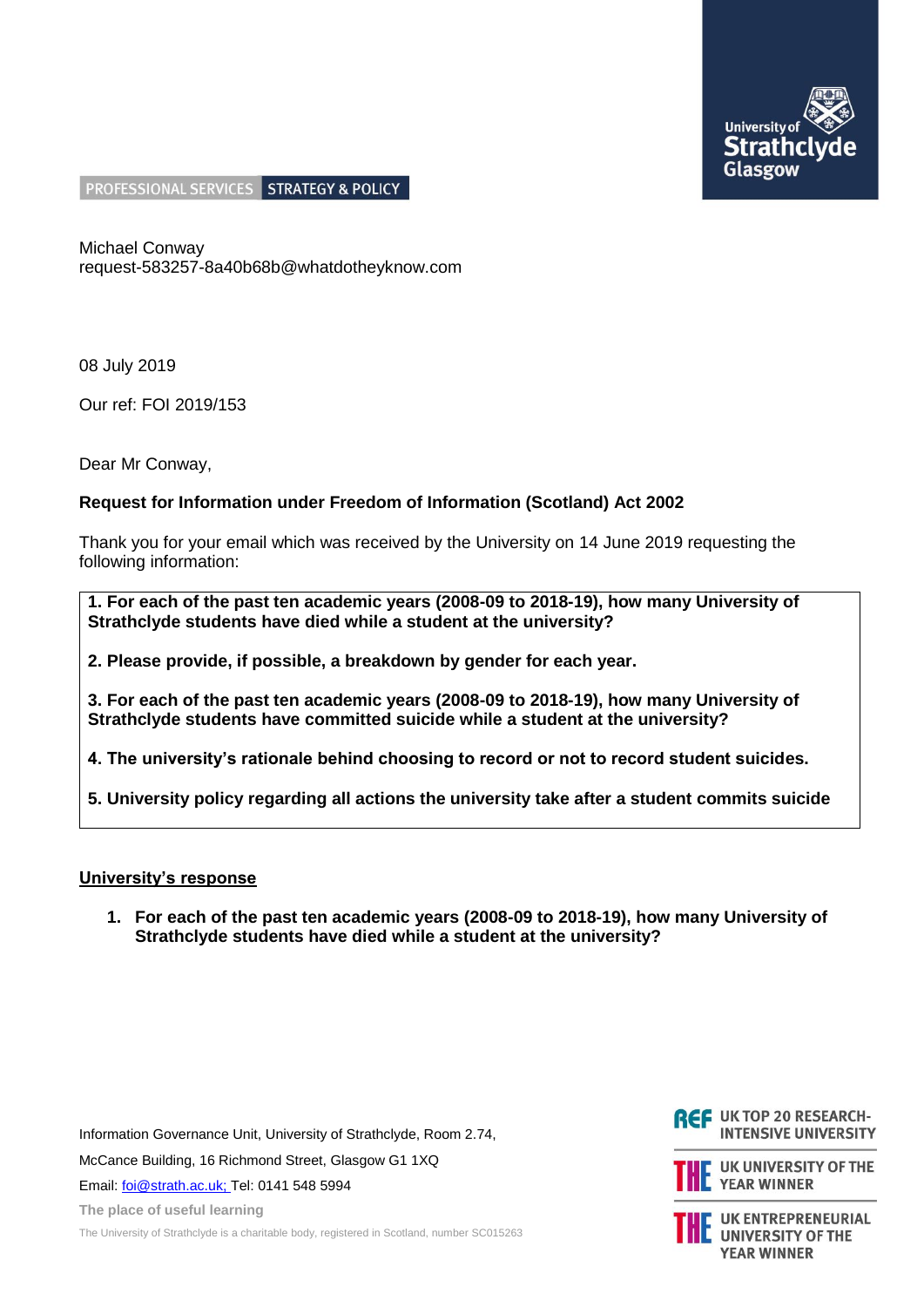| 2008/09         | 5              |
|-----------------|----------------|
| 2009/10         | 6              |
| 2010/11         | 4              |
| 2011/12         |                |
| 2012/13         | $\overline{c}$ |
| 2013/14         | 6              |
| 2014/15         |                |
| 2015/16         |                |
| 2016/17         | 10             |
| 2017/18         | 3              |
| 2018/19 to date |                |

**2. Please provide, if possible, a breakdown by gender for each year.** 

| Academic year     | <b>Female</b>  | <b>Male</b> |
|-------------------|----------------|-------------|
| 2008/09           | 2              | 3           |
| 2009/10           |                | 6           |
| 2010/11           |                | 3           |
| 2011/12           | 3              | 1           |
| 2012/13           |                | 2           |
| 2013/14           |                | 6           |
| 2014/15           |                | 1           |
| 2015/16           | 1              | 3           |
| 2016/17           | 4              | 6           |
| 2017/18           | $\overline{2}$ |             |
| 2018/19 (to date) |                |             |

## **3. For each of the past ten academic years (2008-09 to 2018-19), how many University of Strathclyde students have committed suicide while a student at the university?**

Where known, student deaths are recorded on the university student record system. The student record does not record the circumstances of the student's death, therefore, we are unable to provide the information requested.

Accordingly, I have to advise you under section 17(1)(b) of the Act, that the University does not hold the information requested on this subject and is not aware of any other public authority which may hold relevant information.

# **4. The university's rationale behind choosing to record or not to record student suicides.**

Where known, student deaths are recorded on the university student record system. The student record does not record the circumstances of the student's death, therefore, we are unable to provide the information requested.

# **5. University policy regarding all actions the university take after a student commits suicide.**

The University does not have a specific policy which deals with student suicides. Each student death is considered on a case by case basis and any appropriate action taken. Accordingly, I have to advise you under section 17(1)(b) of the Act, that the University does not hold the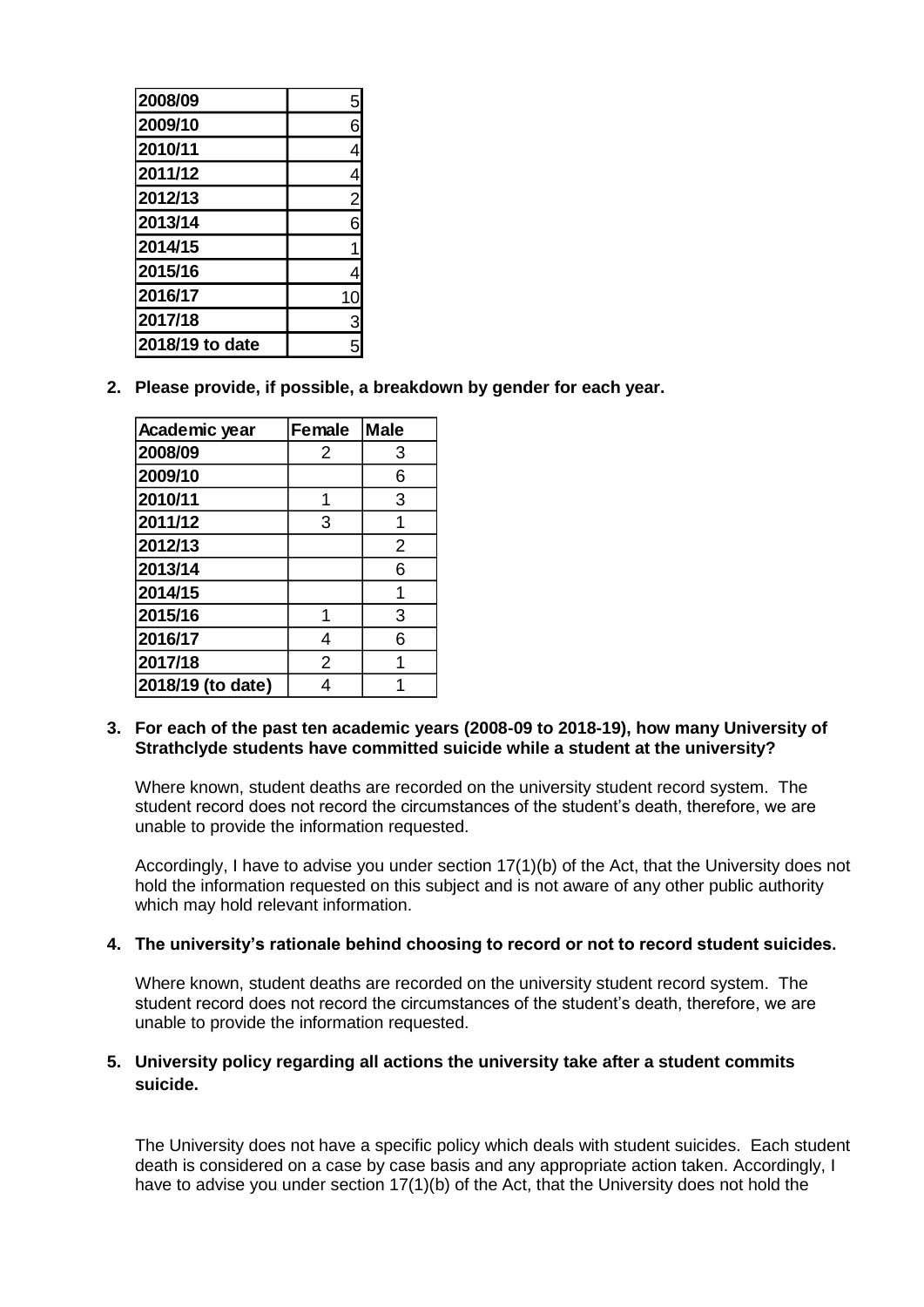information requested on this subject and is not aware of any other public authority which may hold relevant information.

Copyright:

This information is supplied under the Freedom of Information (Scotland) Act 2002 and copyright in it belongs to the University of Strathclyde or to another party. Releasing this information to you under the Freedom of Information (Scotland) Act 2002 does not convey a right to reuse that information in a way that would infringe copyright. Copyright material must not be copied, stored, distributed, modified, reproduced, transmitted, published (including published on the internet or intranet) in any form or by any means or otherwise made available in whole or in part without the prior written consent of the copyright holder.

## **Freedom of Information Review Procedure:**

If you are unhappy with the University's response, please contact the Information Governance Unit by post or email to request a review of our actions.

Information Governance Unit University of Strathclyde Room 2.74 McCance Building 16 Richmond Street Glasgow G1 1XQ

E-mail: foi@strath.ac.uk

The University will then undertake an internal review and inform you of the result of that review.

All such requests for review should be made in writing, setting out in full the nature of the enquiry to which it pertains, and stating why you are dissatisfied with the response. A request for review should be submitted within 40 working days of either the date on which you received a response from the University or the date by which you should have received a response under the terms of the Freedom of Information (Scotland) Act 2002, whichever is the later.

Please note that links provided to information available elsewhere are intended to assist Freedom of Information access. Requests for information held by other public authorities and any complaints regarding access to such information should be addressed to that authority. These review procedures relate only to information which is directly under the control of the University of Strathclyde.

If the University is unable to resolve any complaint, you can contact the Scottish Information Commissioner, the independent body which oversees the Freedom of Information (Scotland) Act 2002. A complaint to the Commissioner must be made within 6 months from the date of the University's response.

The Commissioner has an online appeal service which can be accessed via [www.itspublicknowledge.info/Appeal.](http://www.itspublicknowledge.info/Appeal)

Alternatively, you can contact the Scottish Information Commissioner via the following methods:

Scottish Information Commissioner Kinburn Castle Doubledykes Road St Andrews Fife KY16 9DS